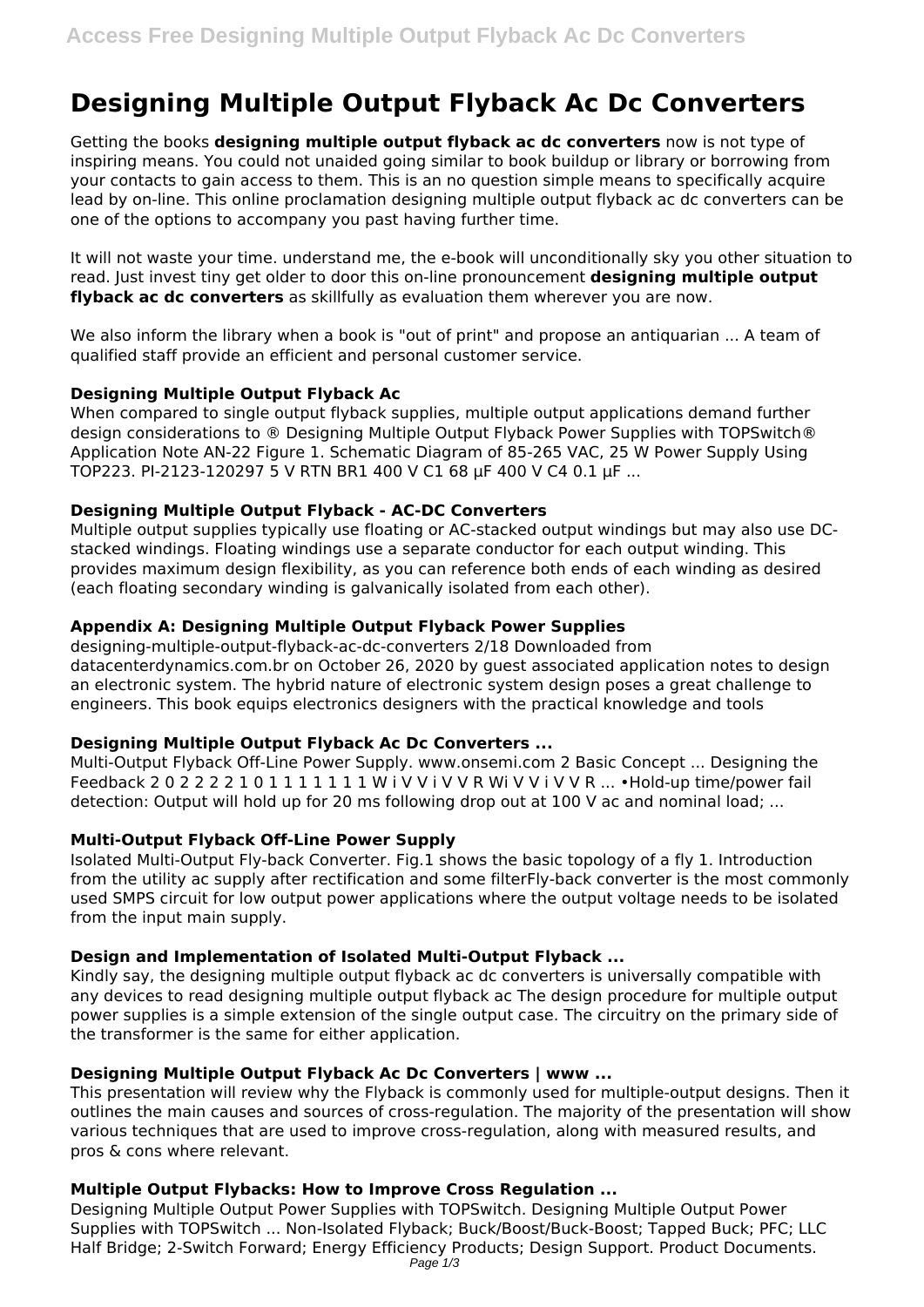# Data Sheets;

# **AN-22 - Designing Multiple Output Power ... - AC-DC Converters**

2. Coupled output inductor required for multiple output • Flyback is the ideal solution for applications with 0 A to 6 A output current • Most of these applications are in the power range of 0 W to 100 W. However, applications beyond 100 W could still be suitable for flyback if output voltage is high enough to keep the output current low.

# **Designing AC to DC Flyback Converters using**

DCM Flyback 4 Design Note DN 2013-01 V1.0 January 2013 I. Introduction Flyback is the most widely used SMPS topology for low power application from 100W down to under 1W, whenever the output needs to be isolated from the input. Its best features are low system cost, simplicity, and relative ease of implementation.

# **Design Guide for Off-line Fixed Frequency DCM Flyback ...**

The PMP4408 is a universal AC input, 120W flyback converter reference design. The LM5023 Quasi Resonant Flyback converter was chosen to get 2 high-efficiency isolated outputs. Additionally a downstream Buck converter, the TPS5402 enables 2 high-efficiency non-isolated outputs.

# **PMP4408 Offline AC/DC 120W Multi-Output Flyback Power ...**

The flyback converter is one such popular isolated DC-DC converter topology used to obtain regulated output voltage in low power applications. They are used as power supply systems in space technology and in many other industrial power electronics systems, where having constant voltage is very much essential.

# **Multiple Output Flyback Converter Design - CORE**

In this paper, the design and control of Photovoltaic/battery system using a flyback converter for stand-alone applications is presented. A flyback converter is used to get DC output along with an AC output for high frequency applications without employing an inverter.

# **Design and Analysis of Dual Output Flyback Converter for ...**

This offline flyback reference design uses the UCC28700 controller to generate 2 isolated outputs (12 V at 1.2 A, -3.3 V at 10 mA) from an AC input (85 VAC - 400 VAC). The controller provides accurate voltage and current regulation with primary-side feedback, eliminating the need for optocoupler feedback circuits.

# **PMP30428 85-VAC - 400-VAC input multiple output flyback ...**

Design of a multiple output flyback. Secondary currents, dependence on D2 and Np/Ns. Choice of Cout. Effect of leakage inductance on crossregulation.

# **Design of a multiple output flyback(Part3)**

Study of multiple output fly back converter is accomplished in DCM operation for input AC voltage 220V at 50Hz and different output voltages are 32V, 27.5V, 23V and 17.5V are presented.

# **Designing a Cost Effective Single Switch Isolated Multiple ...**

(tlp: 0274-552305, e-mail: tatok@ugm.ac.id) Design of. a Low Cost . High Efficiency Multiple Output Self Oscillating Flyback Converter Yogi Sawitra 1, Prapto Nugroho , Eka Firmansyah , Wahyu Dewanto1, Rudy Hartanto 1, Tiyono , Tumiran1 . Abstract—The use of some integrated circuits in an **SMPS** 

# **a Low Cost High Efficiency Multiple Output Self ...**

From our discussion in last month's Power Design column, we know that low cost and simplicity are the major advantages of the flyback topology.In multiple output applications, the addition of a secondary winding, a diode, and an output capacitor is all that's required for an additional output.

# **Flyback Design for Continuous Mode of Operation | Power ...**

Power Tips #98: Designing a DCM flyback converter - EDN When compared to single output flyback supplies, multiple output applications demand further design considerations to ® Designing Multiple Output Flyback Power Supplies with TOPSwitch® Application Note AN-22 Figure 1. Schematic Diagram of 85-265 VAC, 25 W Power Supply Using TOP223.